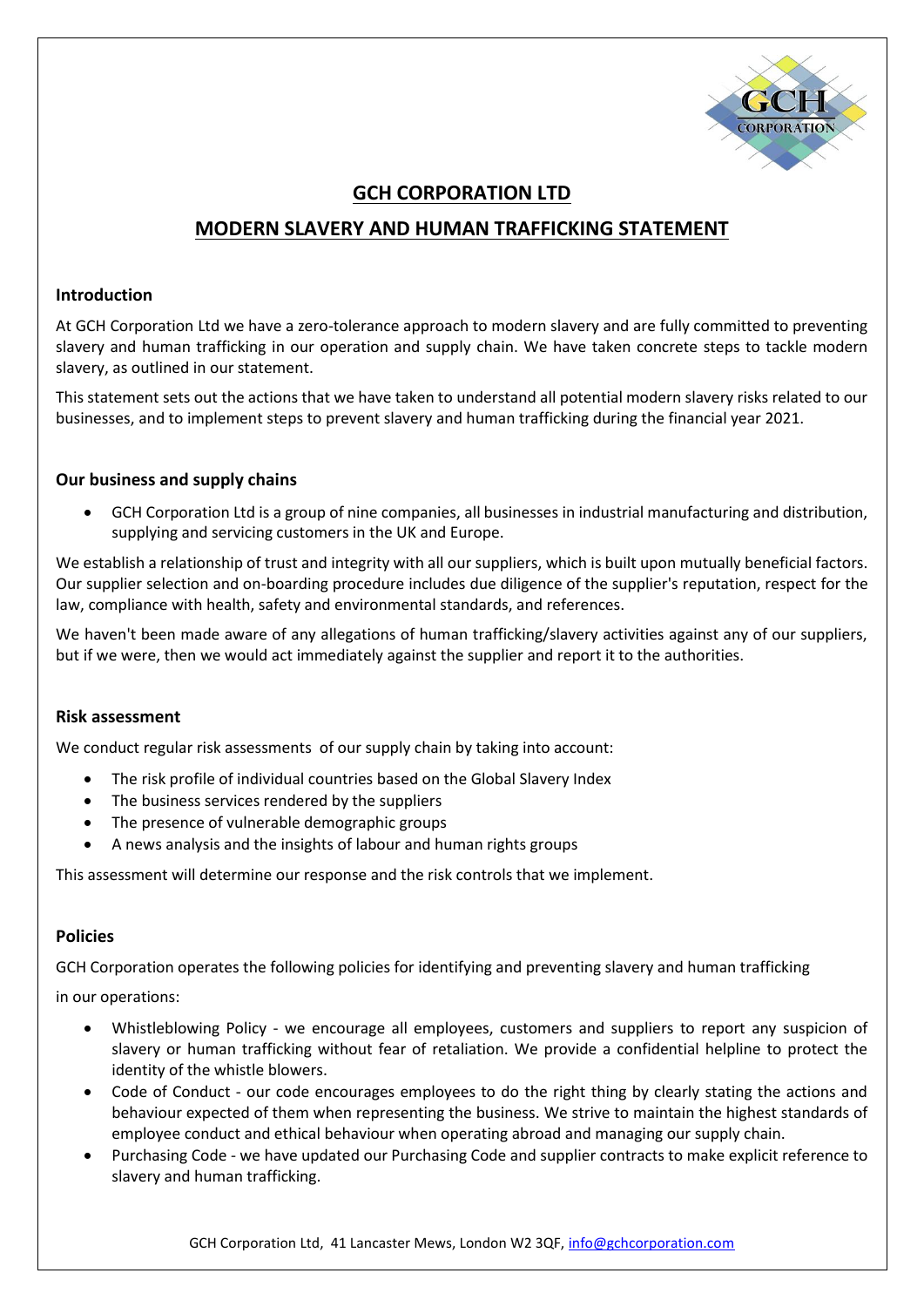

#### **Supplier Due Diligence**

GCH Corporation Ltd conducts due diligence on all new suppliers during on-boarding and on existing suppliers at regular intervals. This includes:

- Assessing risks in the provision of particular services
- Auditing the suppliers, and their health and safety standards, labour relations and employee contracts
- Requiring improvements to substandard employment practices
- Authorising suppliers that fail to improve their performance in line with our requirements

We require all suppliers to verify that:

- They don't use any form of forced, compulsory or slave labour
- Their employees work voluntarily and are entitled to leave work
- They provide each employee with an employment contract that contains a reasonable notice period for terminating their employment
- They don't require employees to surrender their passports or work permits as a condition of employment
- They have a Modern Slavery Statement

#### **Awareness**

GCH Corporation Ltd has raised awareness of modern slavery issues by discussing the issue at monthly board meetings and sending an email that is focused specifically on modern slavery to all our staff, which explains:

- Our commitment in the fight against modern slavery
- Red flags for potential cases of slavery or human trafficking
- How employees should report suspicions of modern slavery

## **Training**

In addition to the awareness programme, GCH Corporation has given details to all staff during meetings and followed up with emails.

- Various forms of modern slavery in which people can be held and exploited
- The size of the problem and the risk to our organisation
- How employees can identify the signs of slavery and human trafficking, including unrealistically low prices
- How employees should respond if they suspect slavery or human trafficking
- How suppliers can escalate potential slavery or human trafficking issues to the relevant people within their own organisation
- What external help is available for the victims of slavery
- What terms and guidance should be provided to suppliers in relation to slavery policies and controls
- What steps GCH Corporation will take if a supplier fails to implement anti-slavery policies or controls
- An attestation from employees that they will abide by ABC plc's anti-slavery policy

## **Measuring how we're performing**

GCH Corporation Ltd has defined a set of key performance indicators and controls to combat modern slavery and human trafficking in our organisation and supply chain.

These include:

- How many employees have completed mandatory training?
- How many suppliers have filled out our ethics questionnaire?
- How many suppliers have rolled out an awareness and training programme that is equivalent to ours?

GCH Corporation Ltd, 41 Lancaster Mews, London W2 3QF, [info@gchcorporation.com](mailto:info@gchcorporation.com)